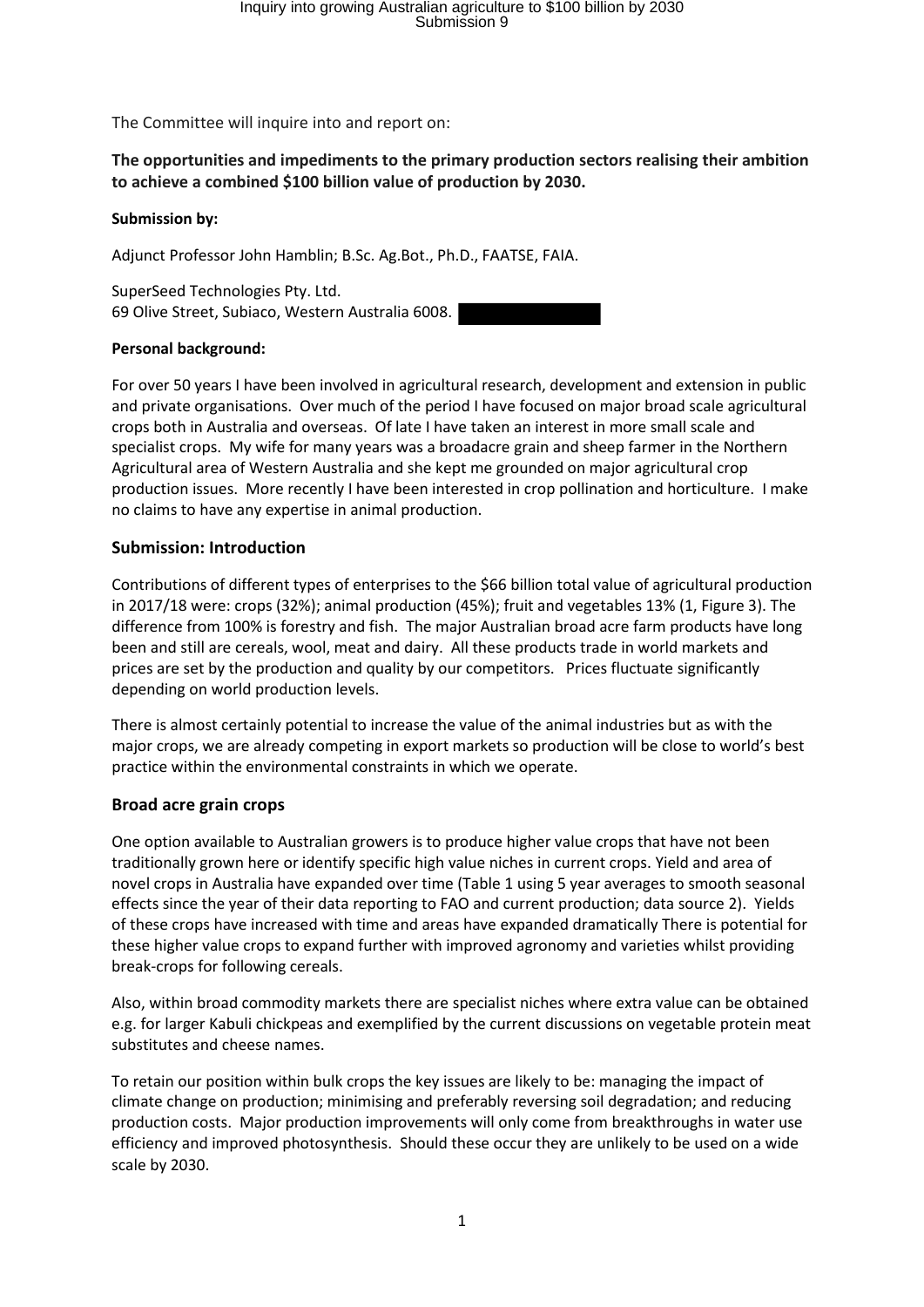# Inquiry into growing Australian agriculture to \$100 billion by 2030 Submission 9

| Canola                      | Area    | yield | <b>Chickpeas</b> | Area   | Yield |
|-----------------------------|---------|-------|------------------|--------|-------|
|                             | Ha      | t/ha  |                  | ha     | t/ha  |
| 1968-72                     | 42259   | 0.61  | 1983-7           | 31694  | 1.07  |
| 2013-17                     | 2732298 | 1.37  | 2013-17          | 650529 | 1.43  |
| Multiple increase over time | 65      | 2.25  |                  | 21     | 1.33  |
| <b>Lentils</b>              | Area    | yield | Lupins           | area   | Yield |
|                             | Ha      | t/ha  |                  | ha     | t/ha  |
| 1988-92                     | 3200    | 0.93  | 1961-65          | 1264   | 0.35  |
| 2013-17                     | 190313  | 1.12  | 2013-17          | 465876 | 1.42  |
|                             |         |       |                  |        |       |

### **Table 1: Novel Crops**

## **Horticulture**

Horticulture accounts for 13% of the \$66 billion production in 2017 or some \$8.58 billion (1, Table 3). Exports are valued at \$1.4 billion (3). Fruits are dominated by Citrus (272,9000t), Table Grapes (114,000t), melons (20,000t) and Peaches & Nectarines (12,000t); everything else is less than 10,000t (3; p6). For vegetables carrot exports were 111,000t, potatoes 37,000t and onions 32,000t; everything else was less than 10,000t (3, p24).

Horticulture operates in a more managed situation than grain crops, particularly as regards available water for the crop and the markets targeted by the crop. Here I compare and contrast 2 horticultural crops that illustrate issues affecting production and export potential: apples and carrots.

# **Apples**

On 1.1.1973 the UK joined the common market. This had a devastating effect on Australian apple growers and the industry halved (4). Since that date there has been no change in the yield of apple trees in Australia. Today, just 1–2 percent of marketable production of apples is exported. A large proportion is opportunistic, sourced by consolidators rather than a **planned export program** (5).

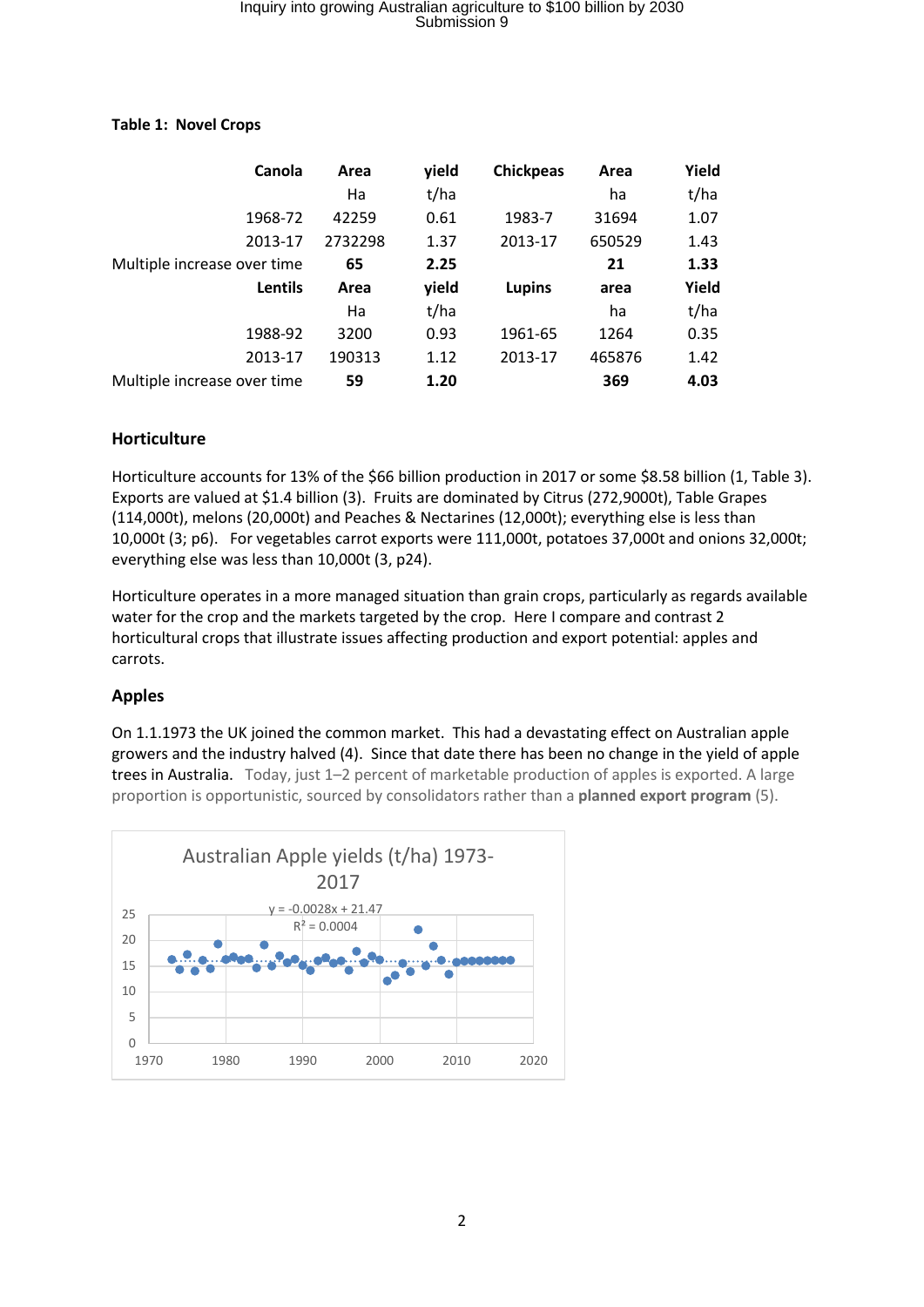# Inquiry into growing Australian agriculture to \$100 billion by 2030 Submission 9

The yield of apples from countries that have cool wet winters and warm to hot summers with little or no effective rain are very different (Table 2). What is apparent is the large increase in yields in New Zealand and South Africa and the much smaller changes in Australia and Israel.

## Table 2 Australia v competitors with +/- similar climates Apple yield /t/ha

|      |    | ℅        |  |
|------|----|----------|--|
| 1961 |    | increase |  |
| 11   | 16 | 45       |  |
| 27   | 38 | 41       |  |
| 22   | 57 | 159      |  |
| 14   | 39 | 179      |  |
|      |    | 2017     |  |

Both New Zealand and South Africa export significant quantities of apples and to remain competitive have significantly improved their production system as shown by their high yields. Whereas Australia and Israel are opportunistic exporters of local surplus. In the case of Australia yields had increased by some 50% between 1961 and 1972, but have not increased since exports ceased. Note that New Zealand has one of the highest yields in the world, 3 times Australia and South twice ours here despite starting off a very similar base to Australia.

# **Carrots**

 In 1961 Australia's carrot yields average some 25t/ha and are now double that (Table 3, data source 2). This was twice the rate of yield increase than that of the world as a whole. Over 90% of exports come from Western Australia competing on the world market for both price and quality.

### Table 3

|                     |      |      | %        |
|---------------------|------|------|----------|
| Carrot yield (t/ha) | 1961 | 2017 | increase |
| World average       | 17   | 26   | 53       |
| Australia           | 25   | 49   | 96       |

### **What advantages do carrots have that apples do not?**

1 They are an annual crop, and therefore can be produced at maximum levels in the first year that they are planted. Whereas perennial tree crops take several years to reach maximum yield.

2 Mechanical harvesting is very straight forward for carrots and much less labour intensive than for many fruit crops including apples.

3 Changing varieties is easy and can be accomplished in a single year whereas with tree crops this is a costly and slow process.